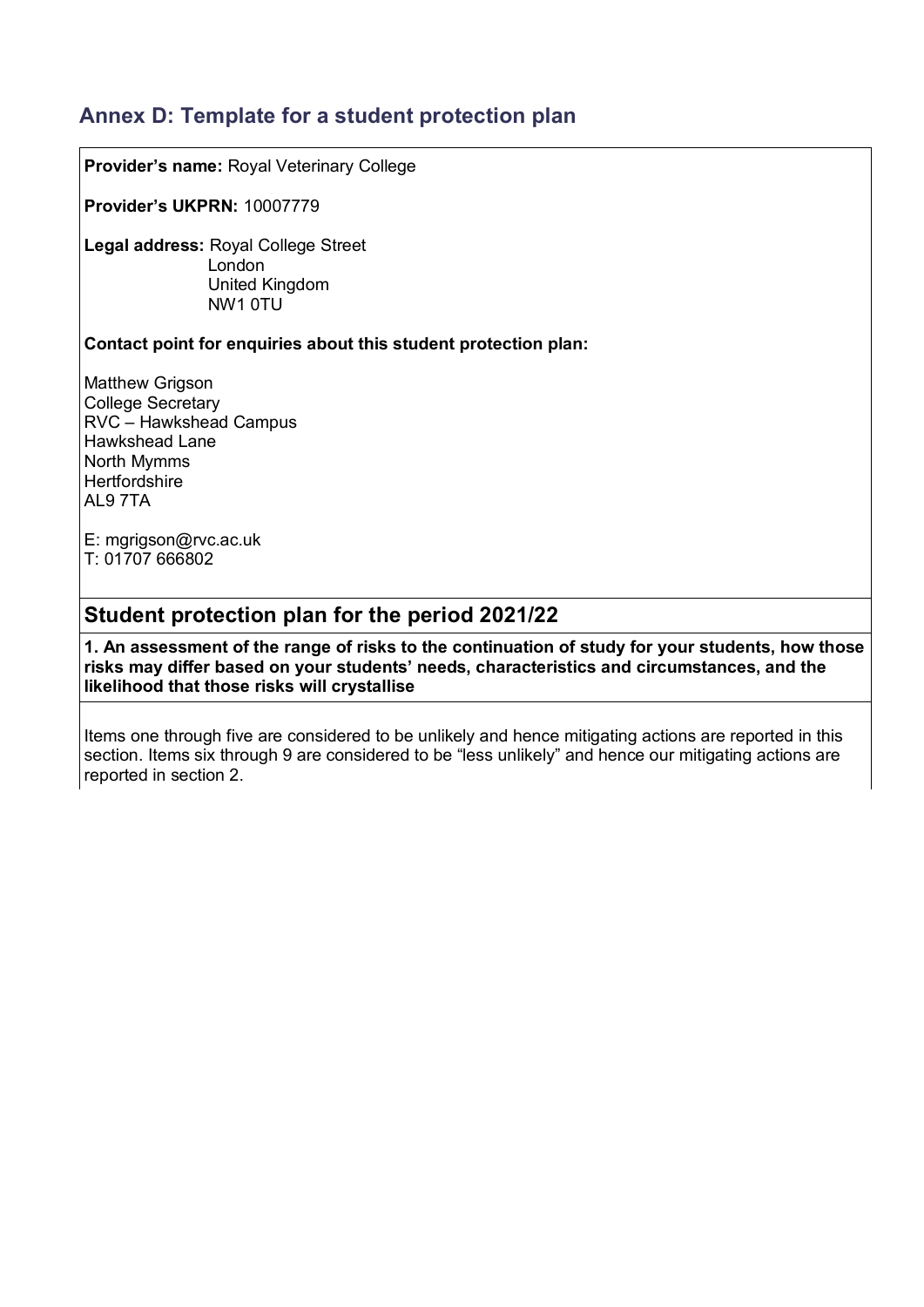#### **1) Financial risk**

The Royal Veterinary College (RVC) is a world-leading higher education institution with a long tradition of teaching, research and clinical excellence, underpinned by sound finances and effective governance. The RVC has delivered a consistently positive financial performance due to strong revenue growth and robust management of expenditure and has built up healthy cash reserves. Our most recent financial statements (2019/20) can be found at [Financial Statements.](https://www.rvc.ac.uk/Media/Default/About/Governance,%20Policy%20and%20Legal/Policy%20and%20Legal/annual-report-and-financial-statements-2019-2020.pdf) These show that, despite the adverse impact of the COVID-19 pandemic in the latter half of the financial year, a positive financial outturn was achieved and cash reserves were healthy. Our external auditors raised no "going concern" issues.

Whilst the challenges of the pandemic continued throughout 2020/21, the RVC maintained business continuity across all its activities, including the teaching and assessment of our students. By prioritising investment in digital learning and assessment resources, and in appropriate safety measures to ensure our students could undertake their clinical and practical training, all cohorts were able to achieve their learning outcomes. The projected financial outturn for the year is a small surplus which is ahead of the budgeted position. However, we may still be subject to complaints re: student dissatisfaction in relation to changed delivery as necessary due to the pandemic which may result in financial recompense if upheld; however, we consider the steps taken to mitigate student dissatisfaction and complaint, as outlined in 2.10, are robust and minimise this risk.

Following recent capital investment in teaching and learning facilities at our Camden campus, major capital works at our Hawkshead campus are progressing with the aim of providing a high quality and attractive learning environment for current and future students.

The RVC's governing body has approved the 2021-22 budget and four-year financial forecasts which anticipate a phased return to "business as usual". Demand for our teaching programmes remains strong both within the UK and beyond. We are mindful of the need to balance tuition fee income between regulated and unregulated fee levels and our Access and International Engagement team is focussed on diversifying our student intake to reduce reliance on any single market or region. Addtionally, there is forecast growth in other areas of our business. Nevertheless, and whilst the financial impact of the pandemic has abated, there are ongoing funding pressures on the sector and, as a specialist institution delivering high-cost subjects and based in London, the RVC is subject to particular challenges.

In this context, it is essential that robust financial management and governance processes are in place to ensure value for money is achieved. These include:

- A Financial Operating Strategy, approved by our governing body, setting out how we will conduct our financial affairs to enable delivery of the RVC's strategic objectives and ensure we remain a financially sustainable institution
- Performance monitoring against agreed financial KPIs
- An established financial planning and budgeting process, including scenario modelling
- Robust control of costs through strict management of the staffing establishment and sound procurement practice
- Strong budgetary management supported by regular financial reporting and clear lines of budgetary responsibility
- Regular review and re-assessment of strategic and operational financial risks
- Robust oversight of capital projects
- A strong internal financial control environment validated by periodic internal audit reviews and annual external audit
- A comprehensive due diligence process for external partners involved in educational delivery supported by contractual arrangements which protect continuity of study
- A disciplined approach to the approval of new projects and initiatives requiring supporting business cases

The RVC has a business continuity plan in place to deal with events ranging from a minor power outage to a complete loss of site. This plan has undergone desktop testing exercises for a range of scenarios and on each occasion outcomes have proved manageable. A further desktop exercise is scheduled for September 2021 to ensure that our plans and mitigations remain effective. The business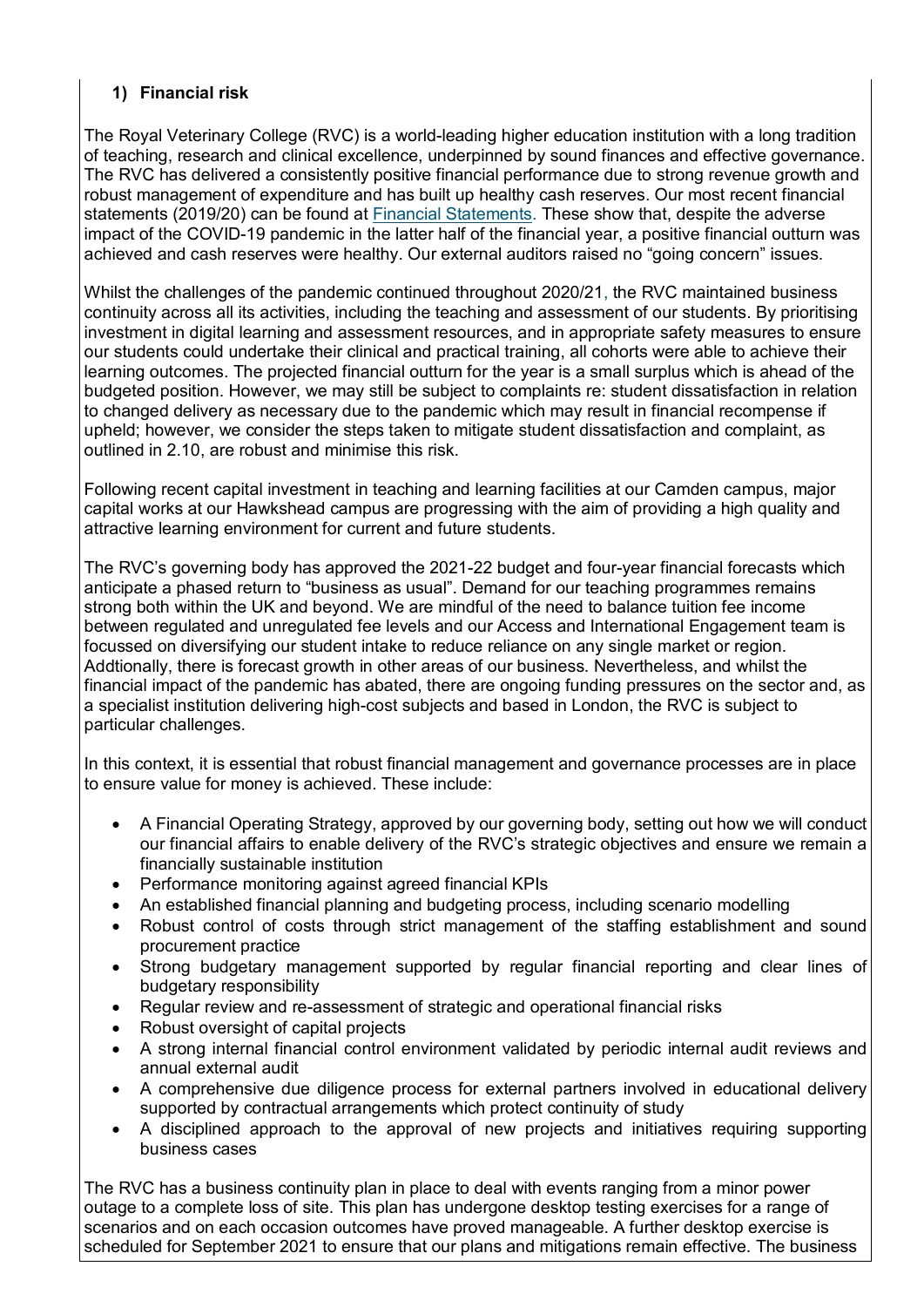continuity plan is supplemented by a comprehensive risk register and proactive risk management at a range of levels within the College.

The RVC's response to the pandemic has been a real and significant test of our business continuity resilience.

For the reasons outlined above, we consider that the risk to the continuation of study for our students due to financial pressures remains low.

## **2) BREXIT**

We consider the immediate impact of BREXIT on current EU students is low as we are re-assured by government statements that existing students will be permitted to complete their studies and benefit from SLC support for the duration of those studies where eligible. Updates on funding eligibility are noted on Fees and Funding course study pages to ensure that new students are informed of these at an early point in course selection; these were updated with the June 2020 confirmation that EU students commencing studies in or after the 2021/22 academic year will no longer be eligible to pay the "home" rate of tuition fees. For existing students, we have created [Brexit advice pages](https://intranet.rvc.ac.uk/information-and-services/brexit/index.cfm) on our intranet which are reviewed and updated as government policy and deadlines are updated. We have written to all existing EU/EEA students to advise them of the need to apply to the EU Settlement Scheme and individual advice has been provided via the Advice Centre student advisors. New entrants 2021/22 have received similar advice from our Admissions team and supported with Student Route Visa applications where appropriate. We continue to monitor any impact of associated risks via our Strategic Risk Register and will adjust home and international recruitment targets to off-set any potential adverse staff/student recruitment/financial impact in the future.

### **3) Professional accreditation of courses**

In November 2018 our BVetMed course was reviewed by all accrediting bodies (RCVS, AVMA, EAVE, SAVC and AVBC) and reaccreditation secured. In July 2019 our FdSc Veterinary Nursing was also reviewed by RCVS and received full accreditation for a further five years. Our undergraduate biosciences degrees are accredited by the Royal Society of Biology and this provision was reviewed in autumn of 2020, resulting in continued accreditation for a period of five years. We consider the risk of non-reaccreditation to be low as we report annually to these bodies who have been satisfied with our financial standing, continuous course improvements and student outcomes.

## **4) Loss of UKVI Tier 4 license**

We consider that our risk of losing our UKVI Tier 4 license to recruit and teach international students to be low. We are a Premium Sponsor with a subscription cost of c£8k p.a. to ensure we are up-to-date with policy & process changes and receive bespoke advice on our internal processes and individual decisions where necessary. Our international standing, tuition fee levels and entry requirements ensure we are recruiting genuine students who are likely to complete their studies successfully. An audit of the RVC's UKVI status (including duties as a Tier 4 and Tier 5 sponsor) was completed in spring 2020 by external specialists and a further audit by KPMG to assess on-going compliance is planned for 2020/21.

### **5) Optimising student health and well-being**

To optimise our students' overall experience and their ongoing health and wellbeing the RVC has a dedicated Directorate for Learning and Wellbeing with expansion of resources in a range of areas including Wellbeing, Study Skills, Digital Skills and Employability. The Directorate has a ring-fenced budget to ensure a range of initiatives aimed at addressing and improving our students' wellbeing, as well as mental health, is prioritised.

### **6) Loss of specialist teaching staff**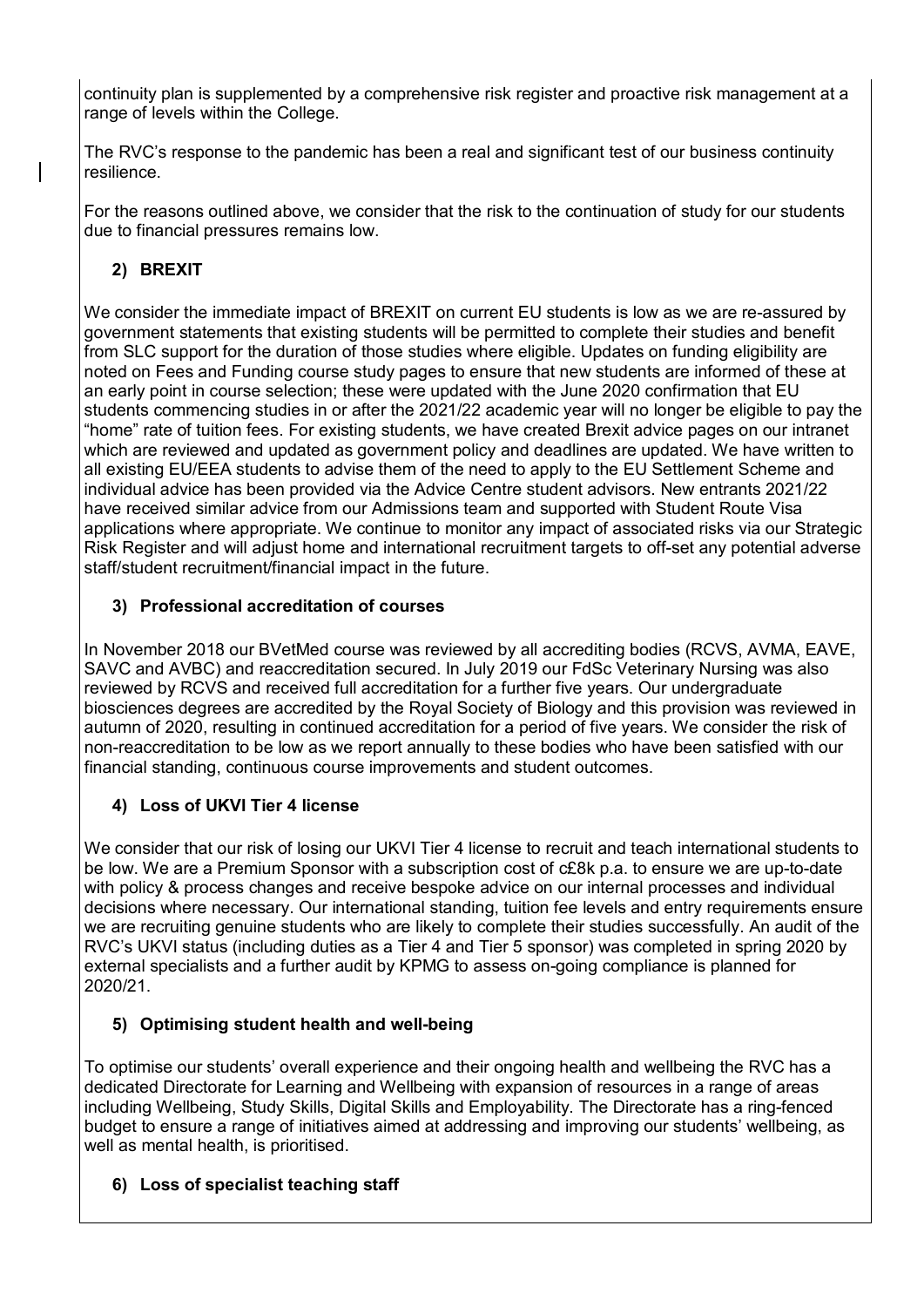To deliver our core programme, the BVetMed, we require specialist clinicians to be employed by RVC in our teaching hospitals. Due to competition with private practice for these specialists we consider the risk of losing or not recruiting these staff to be moderate.

### **7) Securing adequate clinical caseload for the BVetMed/placements for FdSc Nursing**

In order to provide an adequate range of clinical experiences for our BVetMed students we need to work in partnership with external organisations. There is a moderate risk that we will not be able to source or secure these contracts due to increased competition with other HEIs delivering veterinary training. For the successful delivery of our FdSc Nursing we must secure placements for our students, currently managed in partnership with the College of Animal Welfare. This contract is due for renewal in 2021.

### **8) Disruption to student learning and/or assessment due to building works**

Over the last 10 years we have invested approximately £29 million on developing campus facilities. We are currently investing in further campus development programmes to the value of £58 million over the next three years to ensure that our facilities remain fit-for-purpose and continue to support the learning and wellbeing of our students, including those with learning differences and/or additional needs. Consequently, we consider the risk of disruption to student learning and/or assessment due to building works is minimal to moderate.

### **9) Disruption to student learning and/or assessment due to strike action**

It is not possible to evidence the number of academic staff who are registered with a trade union and may take strike action as subscriptions may be paid directly to the union. At RVC we believe numbers to be low as few staff participated in the March 2018 USS dispute. However, we do recognise that a single academic on strike could affect a significant number of students due to lecture size so consider the potential for disruption to be moderate.

### **10) Disruption due to pandemic**

Whilst there remains a risk of disruption to student learning and assessment due to the COVID-19 pandemic this has somewhat reduced both in terms of likelihood and impact. However, it remains unclear whether restrictions associated with the pandemic will continue into 2021/22; we therefore consider the risk of disruption to student learning and/or assessment to be high.

### **11) Cyber security**

We have recognised and responded to the current climate of raised cyber security threats in which the student community needs protection from, and counter measures, to the wide range of random phishing and sophisticated targeted cyber security attacks taking place on a daily basis.

We have assessed the risk presented by cyber security threats within the last 12 months via an external cyber security audit. The outcome of this assessment was very positive due to the existing measures in place and the planned activities to mitigate further this threat. The current risk level is moderate.

#### **2. The measures that you have put in place to mitigate those risks that you consider to be reasonably likely to crystallise**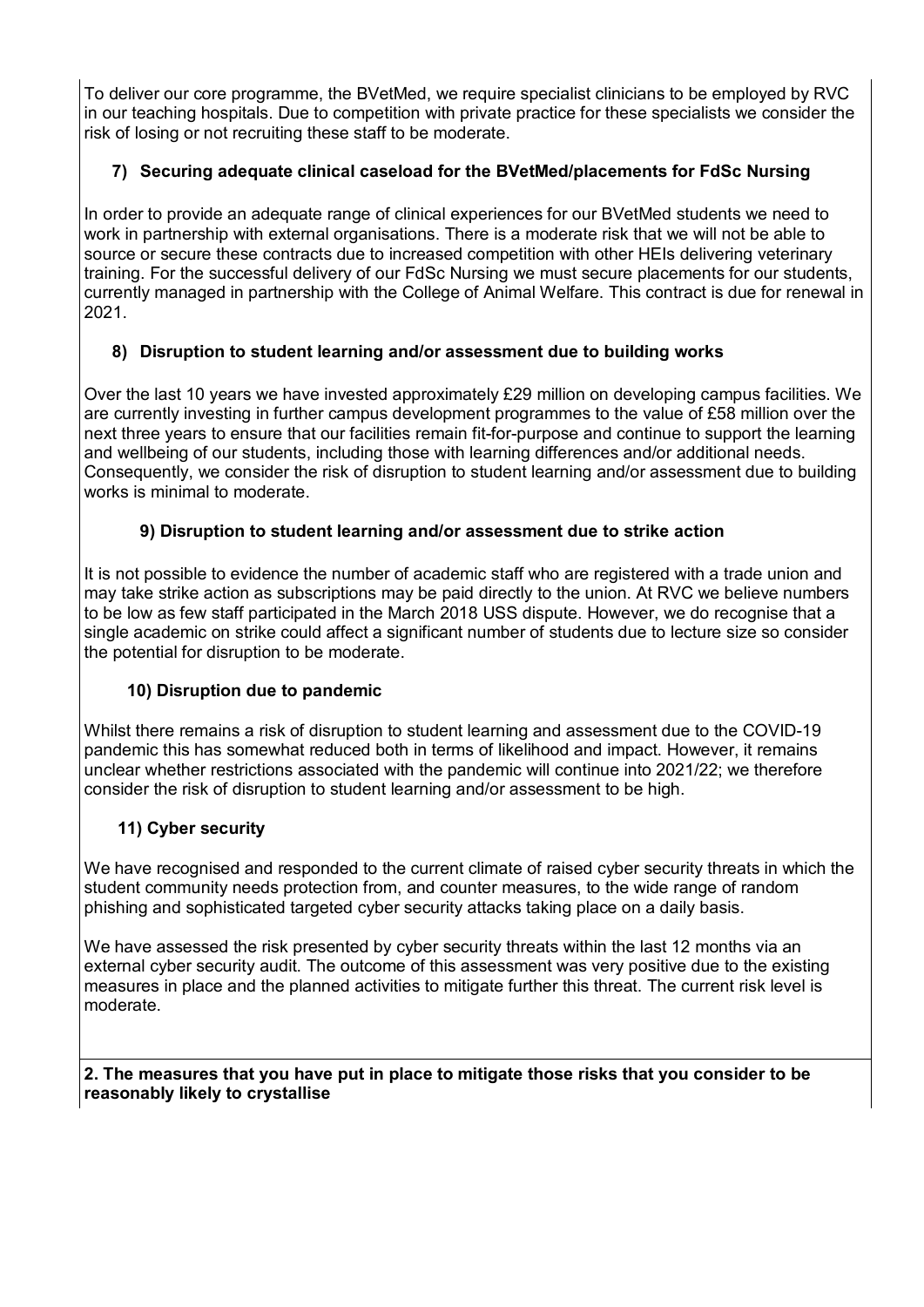### **6) Loss of specialist teaching staff**

We endeavour to reward all staff for their contributions via competitive salaries and recognition of excellence via [promotion](https://intranet.rvc.ac.uk/hr-internal/induction-probabtion-promotion/promotion.cfm) and [reward](https://www.rvc.ac.uk/about/our-people/human-resources/a-to-z#panel-q-z) opportunities. As an example of our proactive approach to pay and reward we have a competitive pay scale for our clinical staff. We also continue to highlight the benefits of working at RVC – we operate the largest small animal referral hospital in Europe and provide additional benefits such as working within multi-disciplinary teams to facilitate advanced patient care at a tertiary referral level, extensive clinical research opportunities and opportunities to work within comparative biomedical research groups and working in one of the best equipped veterinary centres in the world. Please see [https://www.rvc.ac.uk/about/our-people/human-resources/information-for](https://www.rvc.ac.uk/about/our-people/human-resources/information-for-staff/benefits-and-reward)[staff/benefits-and-reward](https://www.rvc.ac.uk/about/our-people/human-resources/information-for-staff/benefits-and-reward) for further information.

### **7) Securing adequate clinical caseload for BVetMed and placements for FdSc Nursing**

We work in partnership with external organisations and veterinary practices to provide an extensive clinical caseload in a diverse range of practices and charity centres for our undergraduate and postgraduate clinical training. These partnerships are formed and reviewed by the Collaborative Clinical Training and Development Group which reports to our Teaching Quality Committee and ultimately Academic Board. We have provided this group with legal training re: contract formation and student protection. All contracts have teach-out clauses within them to ensure that students are supported for the duration of the contract and training is provided by the RVC to external staff to assure the quality of the student experience and learning. We partner with a range of providers to ensure that we are not overly-reliant on single relationships for our largest student group. Whilst we have significantly fewer students on our FdSc Veterinary Nursing it cannot run without sufficient placements for those students. We fully anticipate continuing our partnership with the College of Animal Welfare that currently provides these placements but should the contract not be renewed in 2021, the RVC would develop its own portfolio of Training Practices and provide the administrative resources required by utilising financial resources currently allocated to CAW. These would be used to expand and train the RVC's BVetMed placement team as well as the development of supporting IT and other systems.

### **8) Disruption to student learning and/or assessment due to building works**

Ongoing building works causing disruption to ongoing business, poor quality staff and student environment, adverse financial impact and deterioration in external stakeholder relationships all appear prominently on our risk register. Building works inevitably involve some level of disruption but we are taking the following measures to mitigate any adverse impact on students. The programme schedule is mindful of the academic calendar with work on key teaching spaces scheduled for times of least use, such as the summer period. Where this is not possible, we will be utilising alternative teaching spaces at either campus and/or deliver teaching sessions remotely via a blended learning model. Additional travel costs associated with any move of onsite teaching will be met by the RVC in line with our "Student Fees Policy 2021/22 please visit [https://www.rvc.ac.uk/about/the-rvc/academic-quality](https://www.rvc.ac.uk/about/the-rvc/academic-quality-regulations-procedures#panel-general)[regulations-procedures#panel-general](https://www.rvc.ac.uk/about/the-rvc/academic-quality-regulations-procedures#panel-general) for further information. Additional support or concessions for students with disabilities will be considered on an individual basis related to need. Alternative delivery modes will be utilised wherever feasible – for example, recording of lectures via Echo 360/Panopto and the availability of additional learning materials in our VLE. Where exams may be compromised by building works we will re-locate them or deliver them as online exams which may be proctored. If exams are re-located, this may be to a different RVC building or campus. We will also utilise external but local venues with whom we already contract – for example the London Irish Centre (Camden). Additional travel costs associated with any move of exams will be met by RVC in line with our ["Student](https://www.rvc.ac.uk/Media/Default/About/Academic%20Quality,%20Regulations%20and%20Procedures/General/ChargesToStudents.pdf)  [Fees Policy 2020/21"](https://www.rvc.ac.uk/Media/Default/About/Academic%20Quality,%20Regulations%20and%20Procedures/General/ChargesToStudents.pdf) policy (see link above). Additional support or concessions for students with disabilities will be considered on an individual basis related to need.

### **9) Disruption to student learning and/or assessment due to academic strike action**

It is challenging to mitigate the impact of strike action in advance as notice of action is not required of staff. However, where notice is received we inform students in advance so that unnecessary travel is avoided. Academic Registry monitor sessions and activities affected by strike action and for lectures ensure that previous learning materials (Echo 360/Panopto lecture recordings, PowerPoint presentations etc.) are available for students as soon as possible. Where in-class assessments are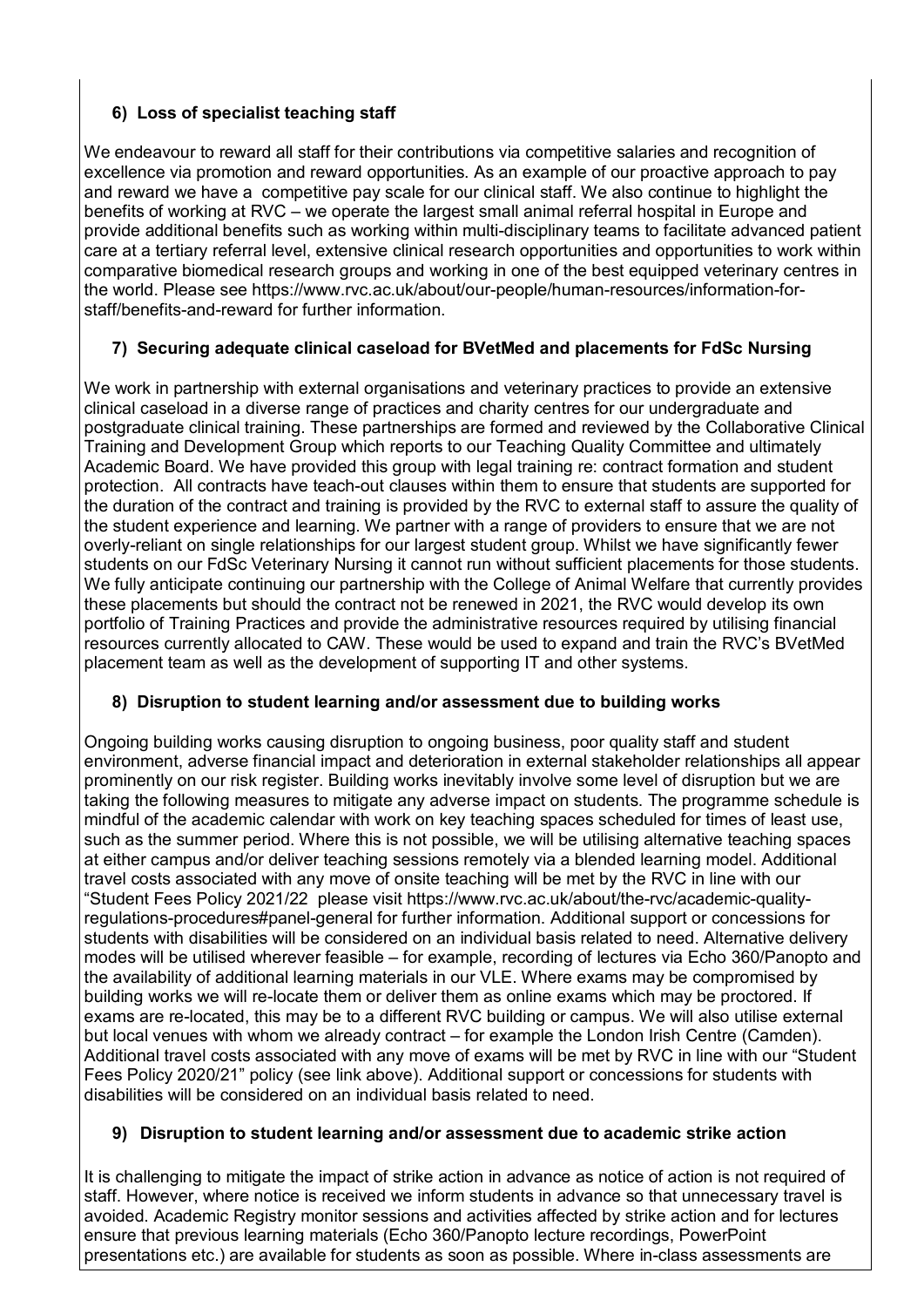compromised these are re-scheduled and if additional costs are incurred by students to attend the rescheduled session these are met by RVC in line with our "Student Fees Policy 2021/22" – please see https://www.rvc.ac.uk/about/the-rvc/academic-quality-regulations-procedures#panel-general. Examinations are likely to continue in the event of a strike as invigilators are external to RVC and are managed by Academic Registry staff; we also have the ability to deliver online proctored examinations as utilised during the 2019/20 summer term examinations affected by coronavirus/COVID-19 and 2020/21 remote assessments. In the event that strike action involves withdrawal of marking activity we may be unable to adhere to our assessment board schedule due to lack of availability of external examiners (see Section 1, Item 9 re: low percentage of RVC staff undertaking strike action). In this eventuality, we would run a provisional board to the original schedule and confirm results and awards as soon as external examiner input had been received. Should any delay in award disadvantage a student we would encourage them to submit a formal complaint which outlined the impact to them personally so that suitable resolution (including appropriate compensation) could be determined. We offer a small number of courses in collaboration with other HEIs and liaise with them re: the impact of any strike action on our students, ensuring that our students studying at other institutions are not disadvantaged.

### **10) Disruption due to pandemic**

During the summer term 2019/20 we successfully transitioned to emergency remote delivery for all course teaching and assessment in response to government COVID-19 restrictions implemented in March 2020. As the pandemic continued, we progressed the following measures in 2020/21, aimed to minimise the health and safety risks associated with coronavirus/COVID-19 whilst continuing to provide an educational experience that meets the standards of our accreditors and expectations of the QAA and OfS:

- Ensuring that all academic governance and governance committees' decisions prioritise the safety and wellbeing of our community.
- Initial investment of c£600k + additional budget to ensure a sustainable approach to the delivery of [blended learning.](https://www.rvc.ac.uk/study/blended-learning) The 'blend' can mean different places for learning (onsite and digital); different scheduling (synchronous and asynchronous), different pace (class and self-paced) and different types of instruction (expert led, social/group, peer and individual).
- Ensuring that the digital infrastructure for teaching and learning was robust enough to support blended learning and online assessments, including a move to the cloud to increase capacity at peak periods.
- Ensuring that students were could effectively access their learning through the [Digital Support](https://www.rvc.ac.uk/study/support-for-students/getting-support/money-matters/rvc-funds-grants-bursaries#panel-digital-support-fund)  [Fund](https://www.rvc.ac.uk/study/support-for-students/getting-support/money-matters/rvc-funds-grants-bursaries#panel-digital-support-fund) that provided funding for equipment or broadband improvements. The fund distributed c£130k.
- Ensuring students had access to digital skills and time management support including [workshops/webinars](https://www.rvc.ac.uk/study/blended-learning/delivery) and 1:1 support to enable students to develop effective study habits and manage independent study time.
- Limit of on-campus learning activity to practical sessions that cannot be effectively delivered remotely.
- Provision of PPE to all students with enhanced PPE provided to students as determined by activity and/or individual risk assessment.
- Access to COVID-19 testing for students and encouragement to our community to take up vaccination when offered.
- Introduction of mask policy and [COVID-19 Resilience Commitment](https://www.rvc.ac.uk/Media/Default/COVID-19/Documents/rvc-covid-19-resilience-commitment.pdf) for all staff and students to ensure understanding of the additional requirements and expected behaviours that will help to protect our community and minimise the impact of the pandemic.
- Accommodation and subsistence support for students required to self-isolate either following travel to/within the UK from a restricted area or whilst experiencing COVID-19 symptoms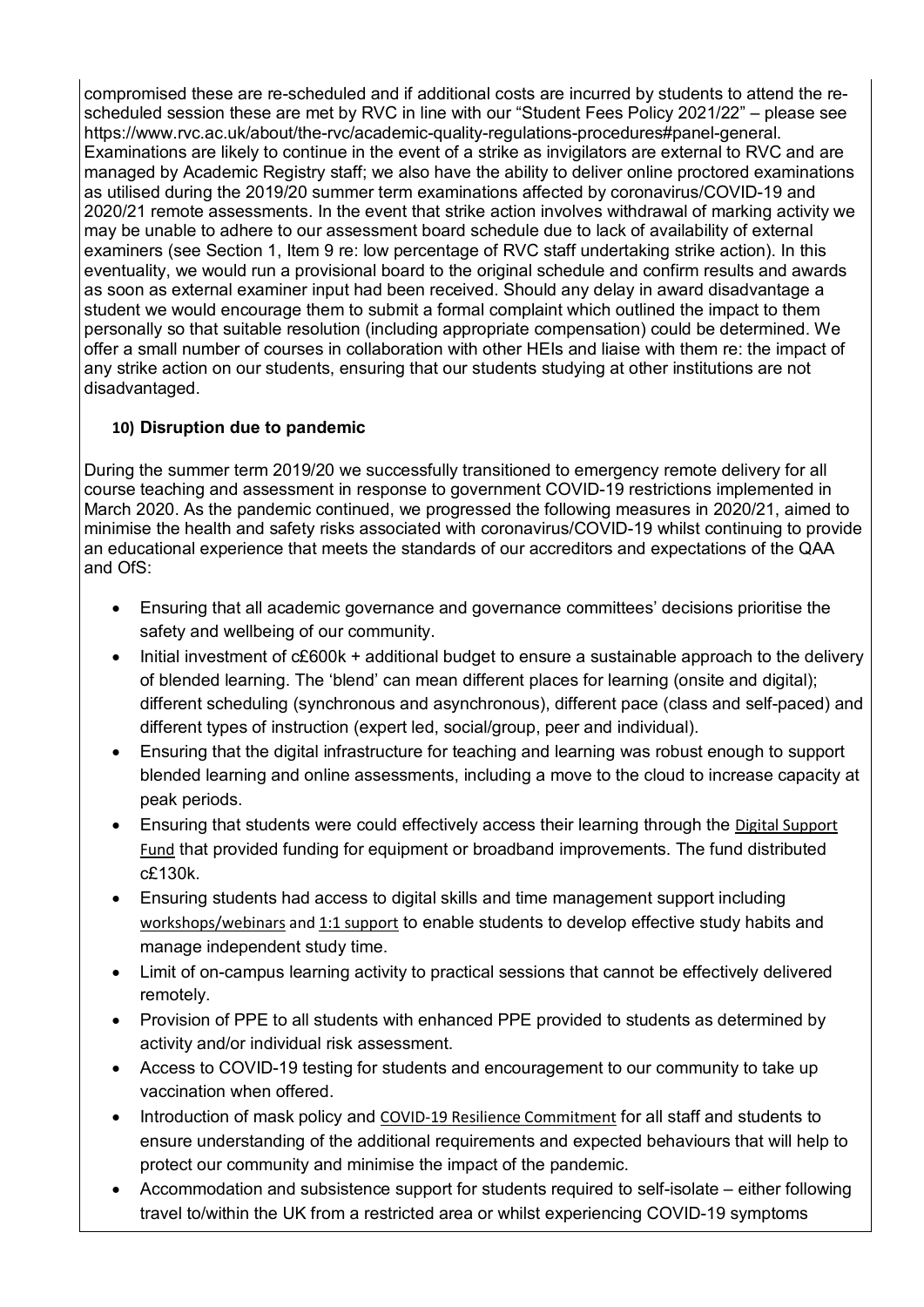- Transition of professional student support services to remote delivery including via email, telephone and video calls as appropriate and in-person support for students with on-campus activity.
- Revision of Assessment and Award Regulations to account for changed environment and provide a "safety net" for students due to changes implemented in response to the pandemic.
- Regular monitoring and updating of our actual and forecast financial position through detailed scenario modelling of the potential impact of the pandemic on our key income streams and expenditure and, as a result, on our forecast operating performance and cash position. This work will inform the timing and quantum of any corrective measures required to ensure continuing financial sustainability. As mentioned above, the RVC currently holds healthy cash balances which offer mitigation in the short-term.
- Specific COVID-19 Risk Register to ensure all risks are captured, monitored and actions taken to mitigate these.
- Specific Coronavirus/COVID-19 Outbreak Plan detailing actions and mitigations in the event of a further Coronavirus/COVID-19 upsurge.
- Regular liaison with and report to our UK accrediting bodies (RCVS and Royal Society of Biology) to advise of necessary changes to teaching and assessment delivery, the latter receiving endorsement by those bodies.
- January 2021 review of 2020/21 educational delivery for all taught courses and research programmes which confirmed that all learning objectives could be met (with highly limited instances of delivery of these in 2021/22 where these could not entirely be met within the 2020/21 academic year).

We also reviewed our governance structures and introduced a number of COVID-19 working groups to ensure that we continually monitor and adjust measures as necessary, taking account of government guidance, OfS and QAA expectations and good practise as identified via close working with our accreditors and advisory networks. We continue to utilise existing governance structures and formal committees (with additional virtual meetings or agreement by correspondence) to provide final scrutiny prior to approval and implementation. This includes additional meetings of our governing body (e.g. RVC Council and Finance and General Purposes Committee) to ensure that they are fully briefed re: pandemic risks and our mitigating actions. The majority of these working groups have student representation; all formal committees have student representation.

For 2021/22, we intend to return to onsite, face-to-face teaching for all cohorts where this was the primary mode of educational delivery prior to the pandemic but the above measures remain available to us should the progress of the pandemic dictate. The proportions of onsite and digital delivery may vary according to COVID-19 restrictions in place at the time of delivery, or as dictated by RVC risk assessments associated with specific learning activities. Additionally, student support services will be available both digitally and onsite in-person to ensure maximum accessibility and the RVC will continue with twice-weekly lateral flow testing of students until the winter break as a minimum.

### **11) Cyber security**

Through significant investment in systems that prevent the introduction of malware to the network and filter out thousands of bogus emails every day, students are not exposed to the vast majority of cyber threats presented and are able to use the IT services as intended, in pursuit of their studies. The latest measure introduced in this area is a Security Information and Event Management (SIEM) system that automates analysis of network traffic to provide an improved early warning system.

In line with advice from the National Cyber Security Centre (NCSC), to defend against the latest generation of cyber security threats we are prioritising the rolling out of multi-factor authentication (MFA) across our systems and user communities as the foundation for ensuring student data and accounts cannot be compromised by a single point of failure from a breached password. Through the co-operation of students and staff in summer 2021, the RVC is ahead of similar institutions in its MFA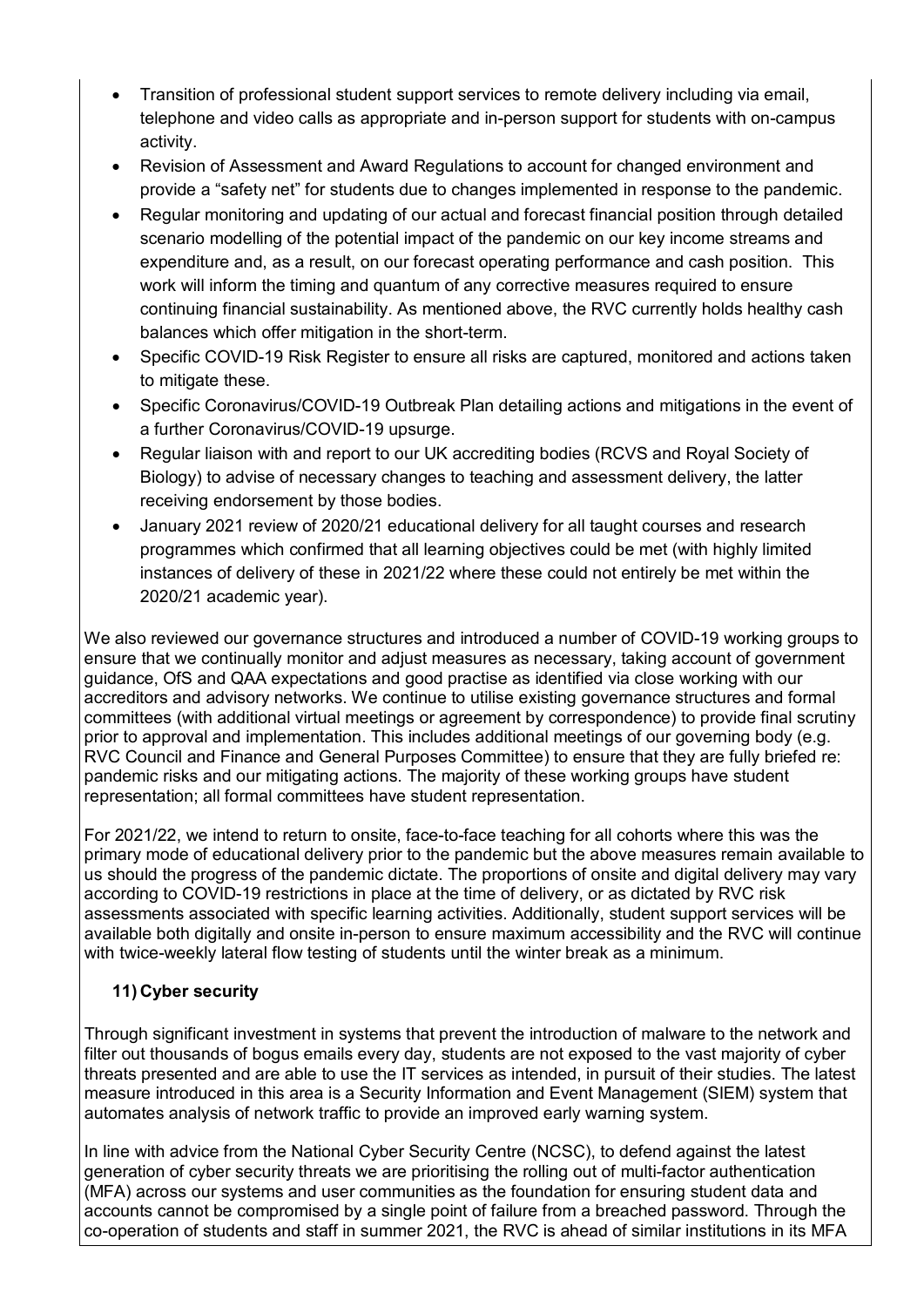deployment programme and are working to apply MFA to the key student application, our Virtual Learning Environment, Learn.

In revising IT infrastructure and Software as a Service (SaaS) applications to accommodate the greater need for delivery of remote working, study and teaching solutions we have strengthened the robustness of existing solutions for remote desktop (RDWeb) and virtual private network (VPN) access. In order to modernise and harden the security of the internal infrastructure and core perimeter our IT team is devoting its available resources to migrating older legacy systems to newer technologies whilst operating a continual programme of applying software updates and security patches to the IT service catalogue provided.

Understanding that technical measures will never be the entire solution in countering cyber threats, we are also developing users' understanding of the importance of personal and institutional cyber security through additional communications and enabling of students to protect their own data and devices.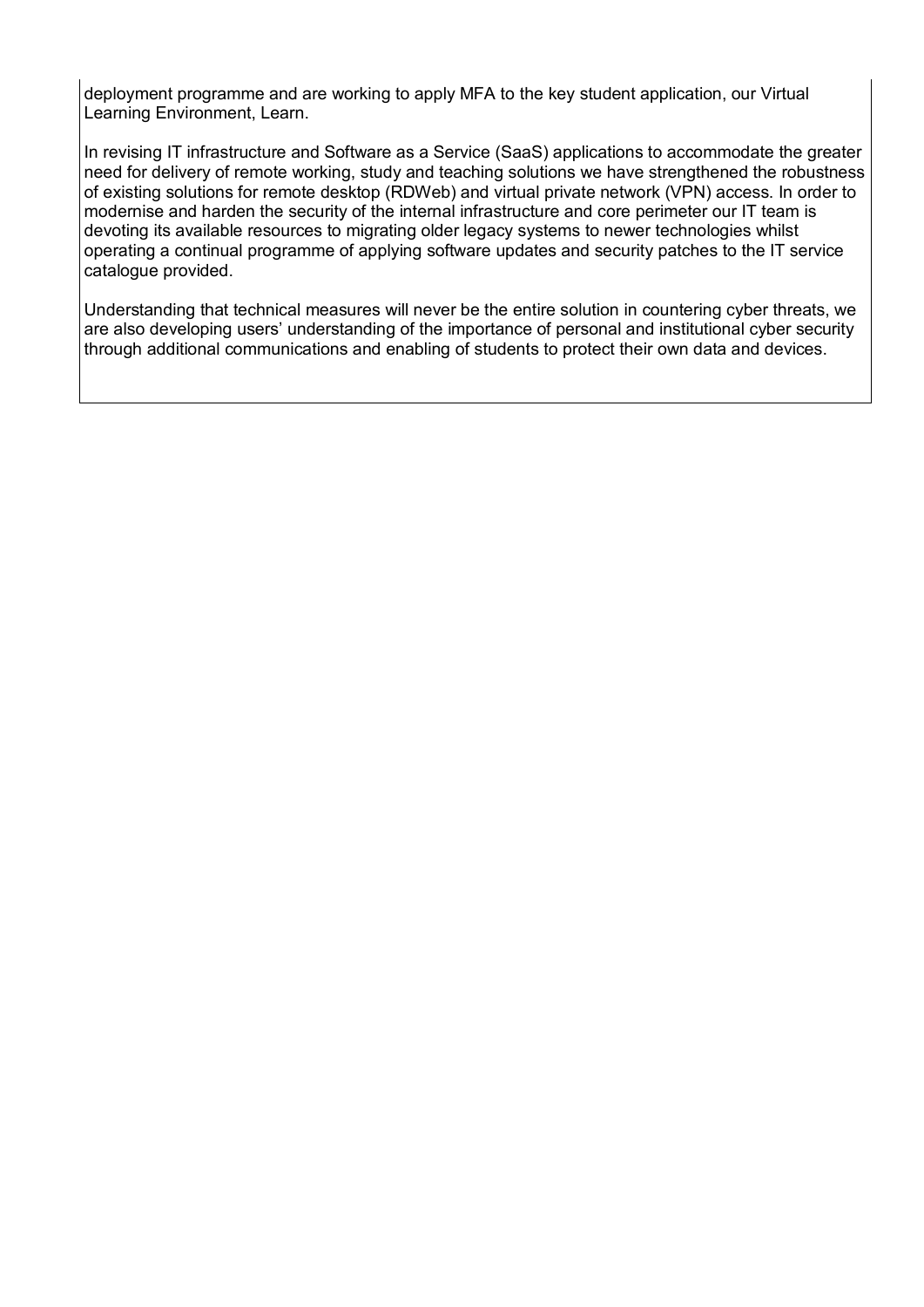**3. Information about the policy you have in place to refund tuition fees and other relevant costs to your students and to provide compensation where necessary in the event that you are no longer able to preserve continuation of study**

The Student Fees Policy 2021/22 covers the following:

- refunds for students in receipt of tuitions fee loan from the Student Loans Company;
- refunds for students who pay their own tuition fees (self-payers); and
- refunds for students whose tuition fees are paid by a sponsor.

The Policy also covers remedial arrangements for students in the event that a programme is materially changed or withdrawn. The policy covers:

- the payment of additional travel costs for students affected by a change in the location of their course;
- commitments to honour student bursaries;
- compensation for maintenance costs and lost time where it is not possible to preserve continuation of study; and
- compensation for tuition and maintenance costs where students have to transfer courses or provider.

Our course information pages also provide information on costs that are, and are not, included in the tuition fee.

The RVC has significant cash reserves (£48m at 31 July 2021) which would be sufficient to provide refunds and compensation in, what we judge to be, the unlikely event of suspension of teaching activity for one or more programmes of study and resultant significant loss of income. As noted above in sections 1, 2 and 3 we have not identified any increased risk of non-continuation of study. We are satisfied that we have sufficient financial resources to meet the financial implication of our refund and compensation policy.

We regularly monitor risks to both financial and teaching operations through our Strategic Risk Register.

#### **4. Information about how you will communicate with students about your student protection plan**

- We publicise our student protection plan (SPP) to current and future students by including it in our student-facing policy webpage which is readily accessible from the study section of our website (https://www.rvc.ac.uk/study).
- In addition, we include the SPP in the online enrolment process for students who have accepted the offer of a place on any of the courses that the RVC provides. Students are required to acknowledge receipt in order to complete enrolment with the College.
- We remind current students of this document on an annual basis by requiring them to acknowledge receipt of the document as part of the annual online enrolment process.
- We will advertise the SPP to staff in a number of ways. It will be made available to current staff on staff pages of the intranet. It will also be provided to new staff with induction material and discussion of this document will be included in mandatory training courses for all new academic staff**.**